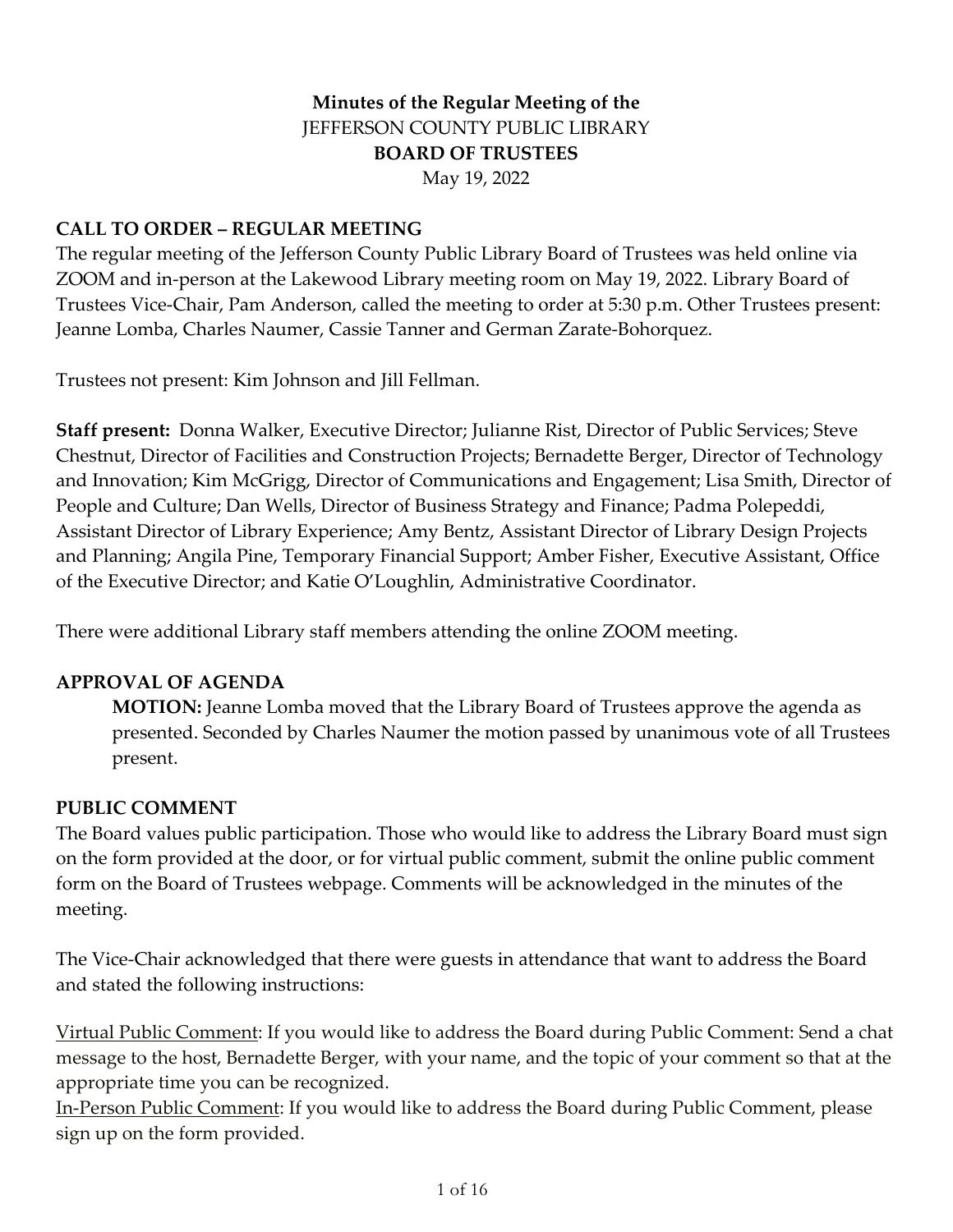Your name will be called in the order it was received, first for virtual guests then for in-person guests. You will have three minutes for comment. Groups may use pooling of time to add to the length of their comment period. To pool time to be granted up to ten minutes, a speaker must present the names of at least three individuals who are present in person or online in the audience and who wish to yield their three minutes.

The Vice Chair welcomed the individuals to the meeting. The following individuals addressed the Board regarding the Conifer Library: Christy Seabourn, Conifer Area Council; and Kate Larsen. Comments included the need for improvement in Conifer Library services. The following topics were noted: additional daytime hours during the summer, promotion/marketing, population numbers, expanding the library in the high school, school bond issues, renting space, holding a public Board meeting in Conifer, plans regarding new school hours, closing the library on book club meeting nights, input into what comes next for Conifer Library.

The Vice Chair Expressed appreciation for the comments and for taking the time to come to the meeting.

There was no further public comment.

# **APPROVAL OF CONSENT AGENDA**

The Vice-Chair asked the Trustees if any of the items should be removed from the consent agenda. There were no requests for items to be removed.

**MOTION**: Charles Naumer moved that the Library Board of Trustees approve the items on the consent agenda as presented. Seconded by German Zarate-Bohorquez the motion passed by unanimous vote of all Trustees present.

# Items on the Consent Agenda

- A. April 14, 2022 Study Session Minutes
- B. April 21, 2022 Board Meeting Minutes
- C. RFID Sorter Contract Amendment Authorization
- D. D-Tech Contract Renewal Authorization

# **FOUNDATION UPDATE**

Jo Schantz provided an update on the activities of the Foundation. The Foundation is gearing up for the Spring Whale Book Sale and has 40 pallets of materials for the sale. The Friends preview night is June 2, and the sale opens to the public June 3 through June 5. The Foundation needs more volunteers to help with the sale. Now that Covid rules have relaxed Jo Schantz has been doing more community activities and presentations. The Foundation is launching a new fund raising event called Books on Film scheduled for July 22 at Regal Cinema in Colorado Mills, tickets are \$50. The volunteer picnic is scheduled for July 29. New this year is a shred-a-thon and book drive at Bank of Colorado in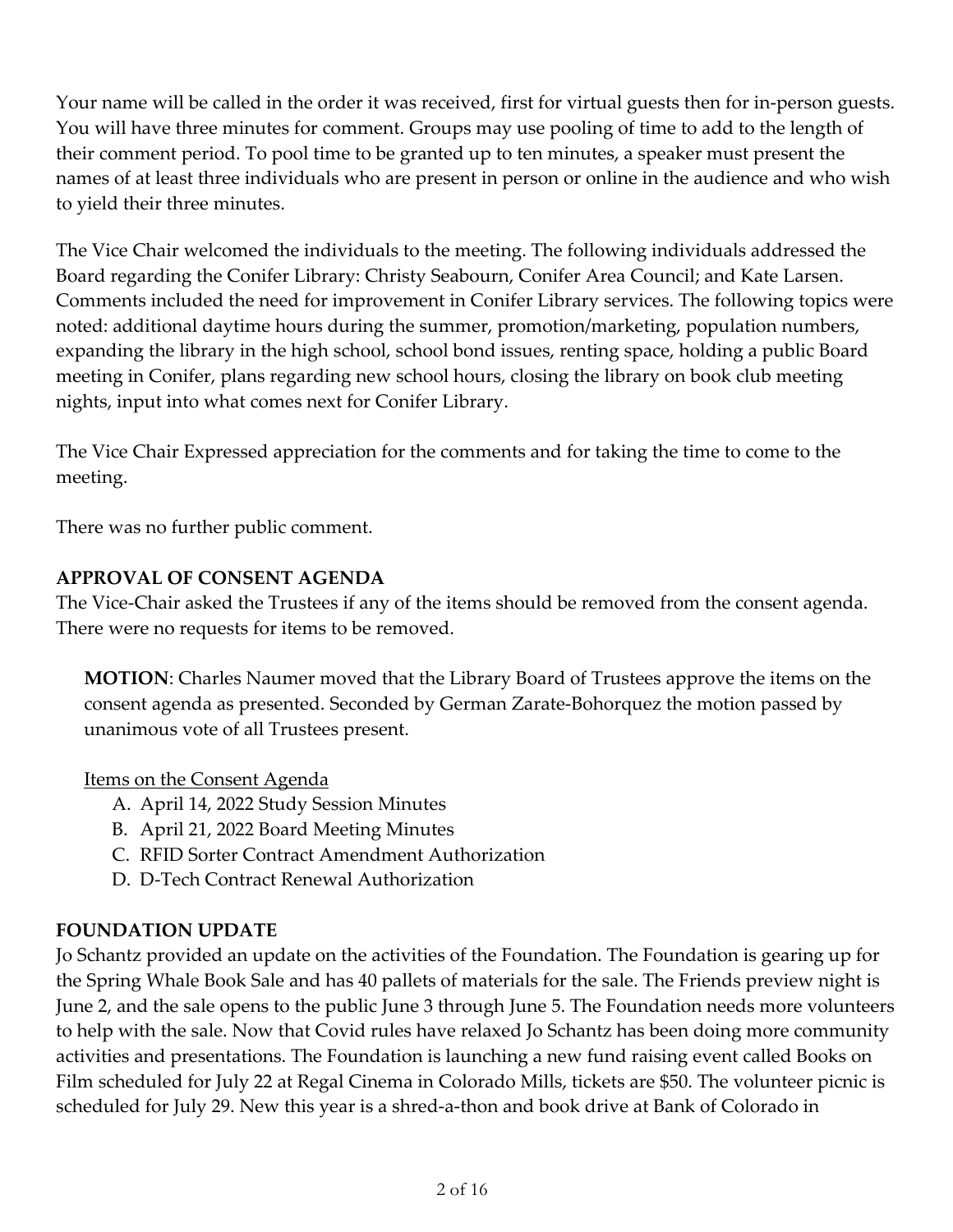Lakewood on August 13. The grants update is listed in the report. Whales Tale bookstore continues to do well.

The Vice Chair expressed appreciation for the Foundation's work to support the Library.

There were no questions from the Board on the Foundation update.

# **EXECUTIVE DIRECTOR REPORT**

# **A. Executive Director Report**

The Executive Director addressed the Board and introduced Dan Wells, Director of Business Strategy and Finance. Dan shared that he is looking forward to leading the Business Strategy and Finance Division. He has 15 years' experience optimizing opportunities for companies around the world. His educational background is in engineering and economics. Dan lives in Jefferson County with his wife, two kids and three dogs.

The Board welcomed Dan to the Library.

# Hybrid Public Meetings Update

The Executive Director noted that this meeting is the first hybrid public meeting for the Library Board using an interim equipment solution. The official hybrid meeting equipment has been received by the vendor and that equipment is scheduled to be installed in the Lakewood Library meeting room and in the Pam Nissler conference room next week.

In response to a question, the Board was advised that the program of service is based on what JCPL hears through the community, staff, and Board engagement process. The program of service paints a picture for the architects on what the community and staff wants in their library including priorities, core services and details like specifications on shelving height. The program of service provides guidelines for the architects to start designing the building.

# **EXECUTIVE TEAM OPERATIONAL UPDATES**

**Business Strategy & Finance**

# Financial Review – March 2022

There were no questions from the Board on the March 2022 financials.

# Financial Report & Carryforward Update – April 2022

The Executive Director introduced the topic and asked Angila Pine, temporary financial support to provide an overview of the April 2022 financials. Angila advised the Board that revenue shown on the tables as of April 30, 2022, does not include \$10 million that has been received but not posted by the County. Operating expenses for the four months ending April 30, 2022 are at 27.5% and no out of the ordinary transactions were recorded. Actuals are trending to budget.

In response to a question, the Board was advised that the County has received \$10 million in revenue for the Library in April, however that revenue has not been posted in the system and is not included in the April 2022 financial tables. When that is posted it will bring revenue up to 59% for the year.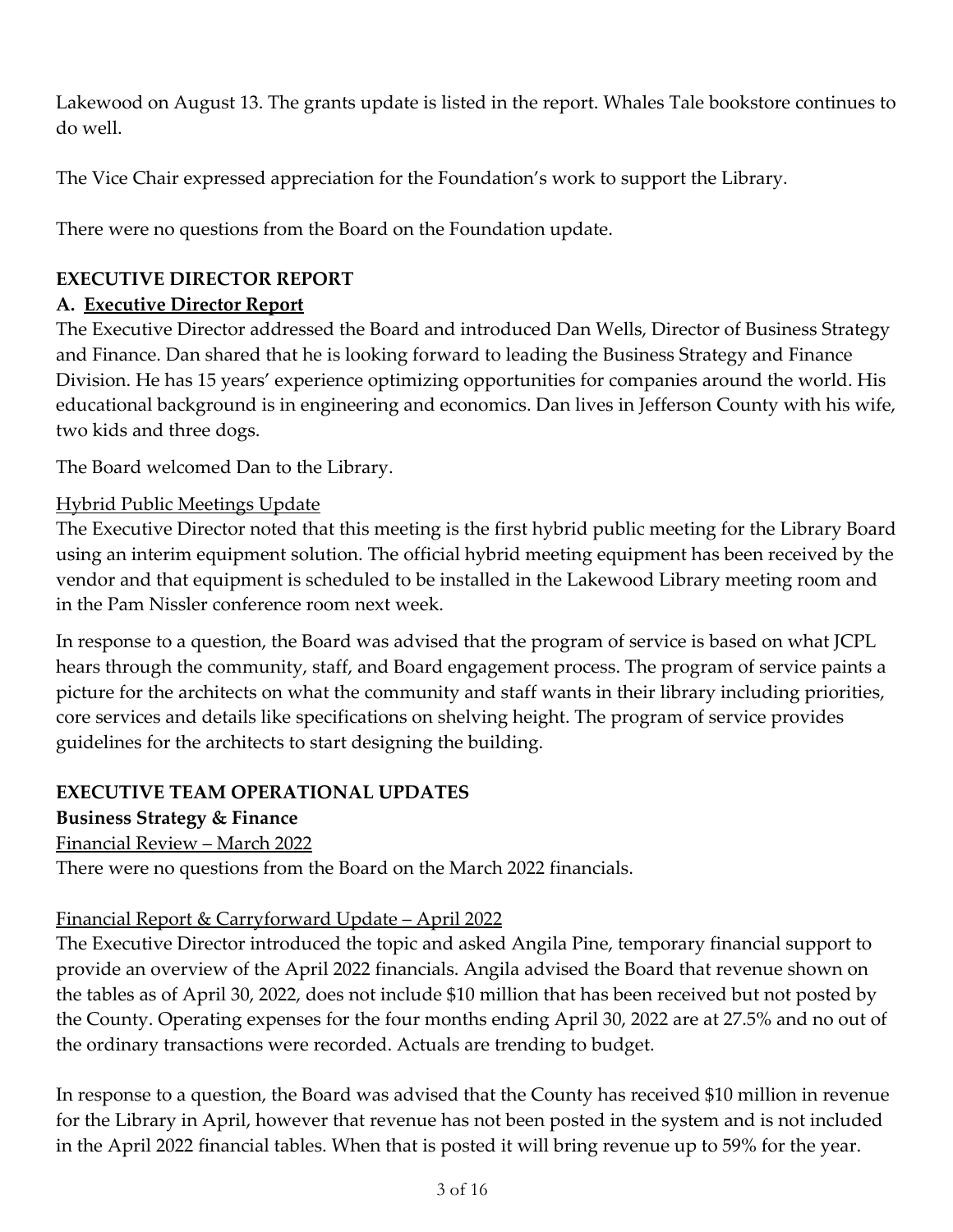### Long Term Financial Forecast

The Executive Director advised the Board that they received a packet of information with numbers, charts, and graphs. Tonight is the time to look at the long term financial forecast and receive the Board's feedback to inform the 2023 budget, 5-year capital improvement plan and the long term financial forecast. The Library is not requesting a decision, just direction. The 2023 budget information will be presented at the June Study Session and the Board will vote to submit the 2023 budget at the June Board meeting.

The information presented tonight shows the impact of revenue, operating expense, and capital projects on the fund balance over time.

#### Revenue Assumptions

Revenue is based on 4.5 Mills for 2023 and future years. JCPL's long term financial plan is a first look at revenue and expense projections showing the impact of planned capital projects and operational changes for the next budget year and over time. 2023 is a non-assessment year for property tax. A 1% increase in gross assessed value is what County is using to forecast 2023 property tax revenue and what is modeled in the financial information in the packet. Preliminary assessed gross valuations will be available at the end of August. Recently passed legislation tells us to anticipate changes in the residential and commercial assessment rate. At this time, we are not including any potential changes to revenue in our models until we get better forecasts from the County. The preliminary forecast shows no impact in 2023 and minor impact in 2024.

There were no questions from the Board on the revenue assumptions.

#### Revenue vs. Operating Expenses

The following graph is a look at revenue vs. operating expenses in the long term financial plan through 2031. Revenue is expected to remain on average 23% higher than Operating Expenses.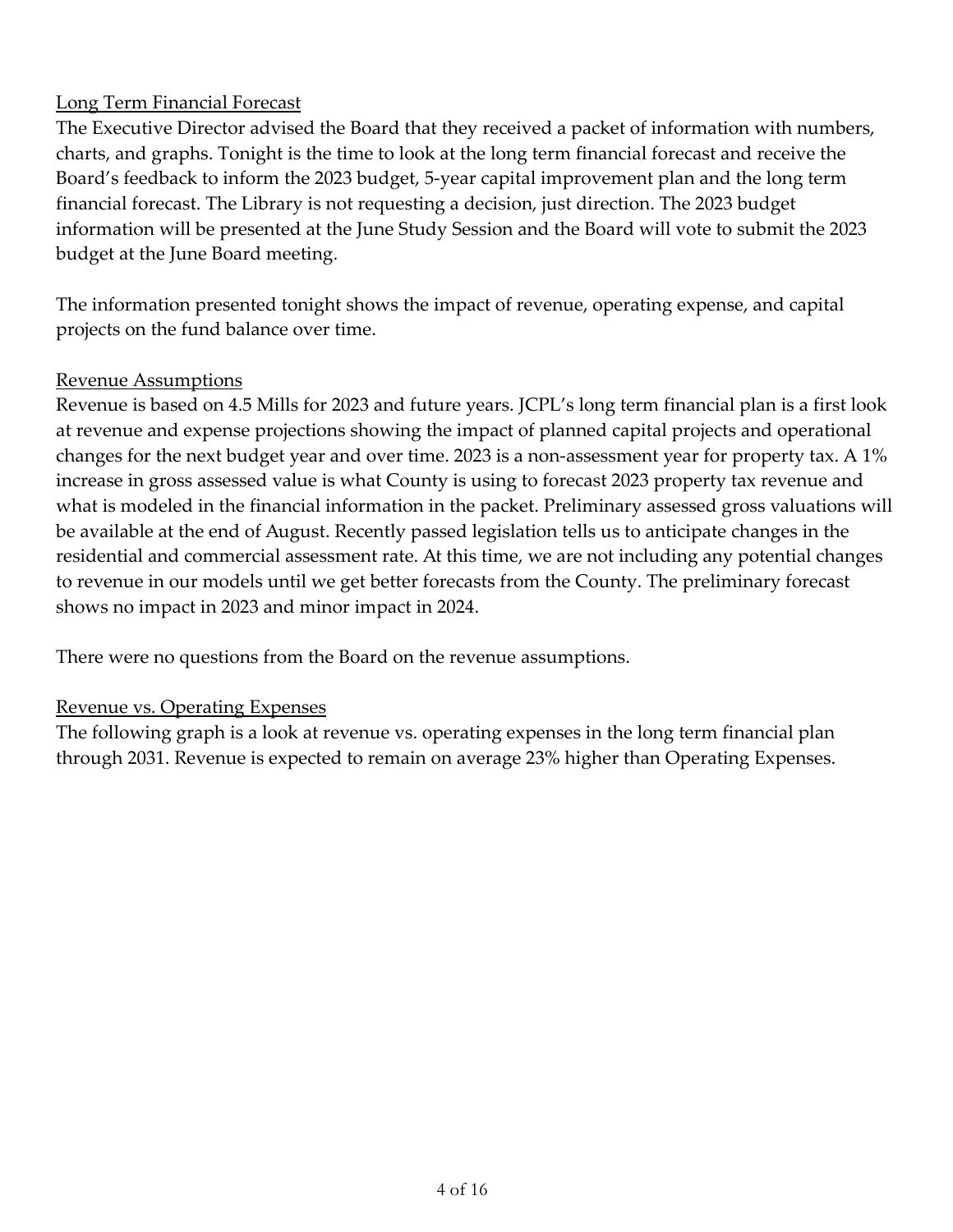

# JCPL 2023 Plan – Expense Assumptions

Included in the operating expenses starting in 2023 are 18.5 additional FTE to open the South County Library in 2023, pro-rated to be hired and onboarded in Q3 and Q4. These are the only FTE recommended in the 2023 budget and will require Board approval. We expect the South County Library to open at the end of next year. The full FTE expense will be reflected in 2024.

# JCPL 2023 Plan – Capital Expense Assumptions

Capital expense assumptions for 2023 include these capital projects:

- South County Library New Build
- Evergreen Library Redesign
- Northwest Arvada Library New Build
- Conifer Library Service

# 2022 Updated Facility Master Plan

The recommendations for our long term capital plan are based on the updated Facility Master Plan (FMP). The updated FMP was brought forward to the Board in March of this year and (in the chart below) included these groupings in the green boxes for the reasons on the left. Julianne Rist, Director of Public Services, will speak to adapting to a change in conditions causing us to examine the "needs based" category of the FMP shown in the purple oval to the right.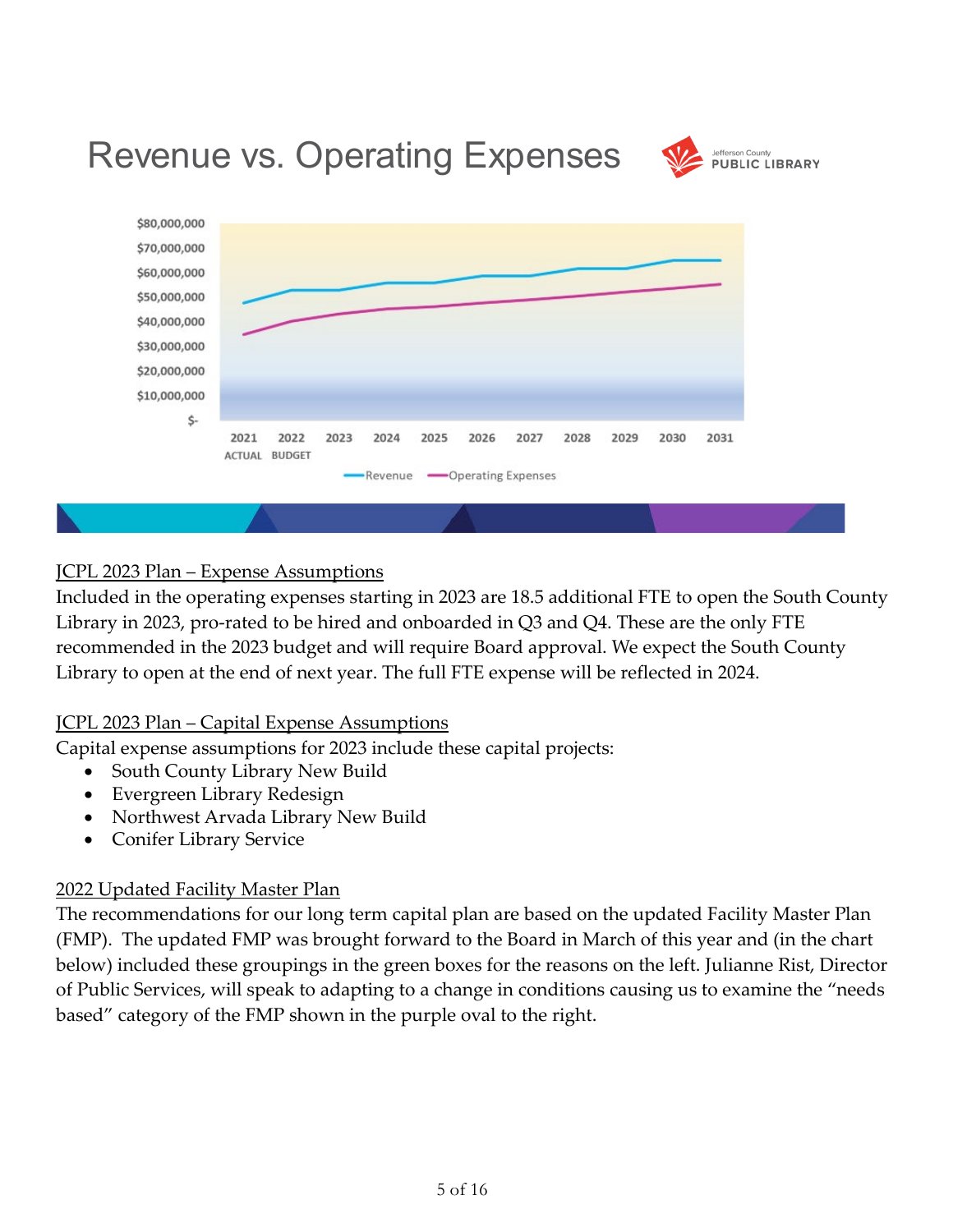# 2022 Updated Facility Master Plan



- Renovations to maintain assets
- Opportunities to increase space to meet population growth

| Group 1    | Evergreen Remodel<br><b>New South County Library</b><br>New NW Arvada Branch<br><b>New FR Operations Center</b> | <b>Needs Based</b><br>Golden  |
|------------|-----------------------------------------------------------------------------------------------------------------|-------------------------------|
| $3$ roup 2 | <b>Standley Lake Remodel (Expansion)</b><br><b>Lakewood Expansion</b><br><b>Arvada Remodel</b>                  | Conifer<br><b>Wheat Ridge</b> |
|            |                                                                                                                 |                               |

Julianne Rist advised the Board that the needs based category takes into consideration service needs beyond what is currently offered as well as any changes or opportunities that may arise that weren't anticipated by the study. At the March meeting, the Board was informed that the Library just learned that there may be a change in the Conifer High School schedule that could affect library hours.

Currently the Conifer area is serviced by a location that operates in the Conifer High School as well as offsite services. The space in the school operates as part of the school during the school day and once school is out JCPL operates the space as one our locations after school hours. In March 2022, we learned of a potential change in school hours that will affect the hours that JCPL is able to offer the community as a public library location. Beginning with the 2023 school year the high school hours will end at 3:55pm instead of 2:40pm. This means that the library cannot open to the public until 4:15 pm. We anticipate that this means we would see a reduction of 5 hours per week in the Conifer Library schedule. This is one of the changes that affects access to resources for the Conifer community. You will see in the budget documents that we moved Conifer forward and are including money in the 2023 budget for Conifer as a new capital project.

In response to a question, the Board was advised of the general picture of what's next and how the Conifer project would move forward.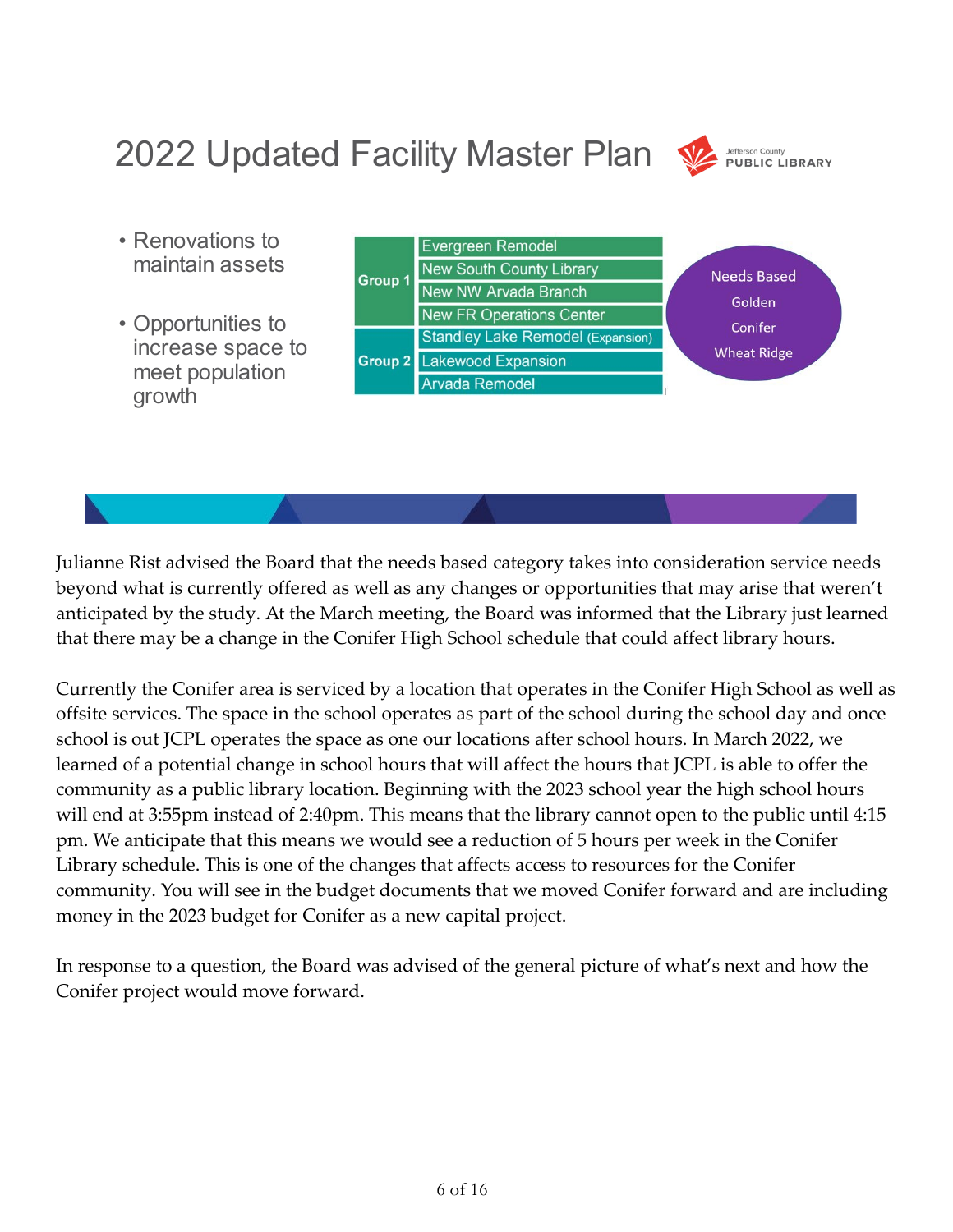

Conifer would be a new project for us and begins with budgeting as a capital project. Once in the budget we would start with community engagement, what the needs are and what resources are needed, similar to the process with the South County and Evergreen projects. Once we have all the community engagement input, we will write a program of service, then look at pricing options and come back to the Board with a recommendation and ask for a decision.

The Executive Director advised the Board that the Library is looking for Board direction to keep the Conifer project in the budget in this way to move forward and inform the development of the 2023 budget.

In response to a question, the Board was advised that the proposed amount for the project is based on an expectation that we will find space in an existing commercial building for tenant finish, or a building refurbish.

The Vice Chair advised the Board that she would like to take a minute to go over the budget process and how the Board gets to a place of deliberation. It starts with the FMP, an ideal guideline based on data, and it is a living document. The process is twofold, the 5-year capital plan includes an analysis on available resources and plans into the future with prioritization and flexibility for changing conditions on the ground. As a Board, we wanted to accelerate the building plan and the 5-year capital plan changed as a result. The plan gets even more discreet the closer we get in time. It is important to note how much of a living document that is and even when adopted, there are supplements and contingencies that occur. Tonight, the Board will discuss the proposals and give input, the next step will be the budget for next year that becomes even more discreet.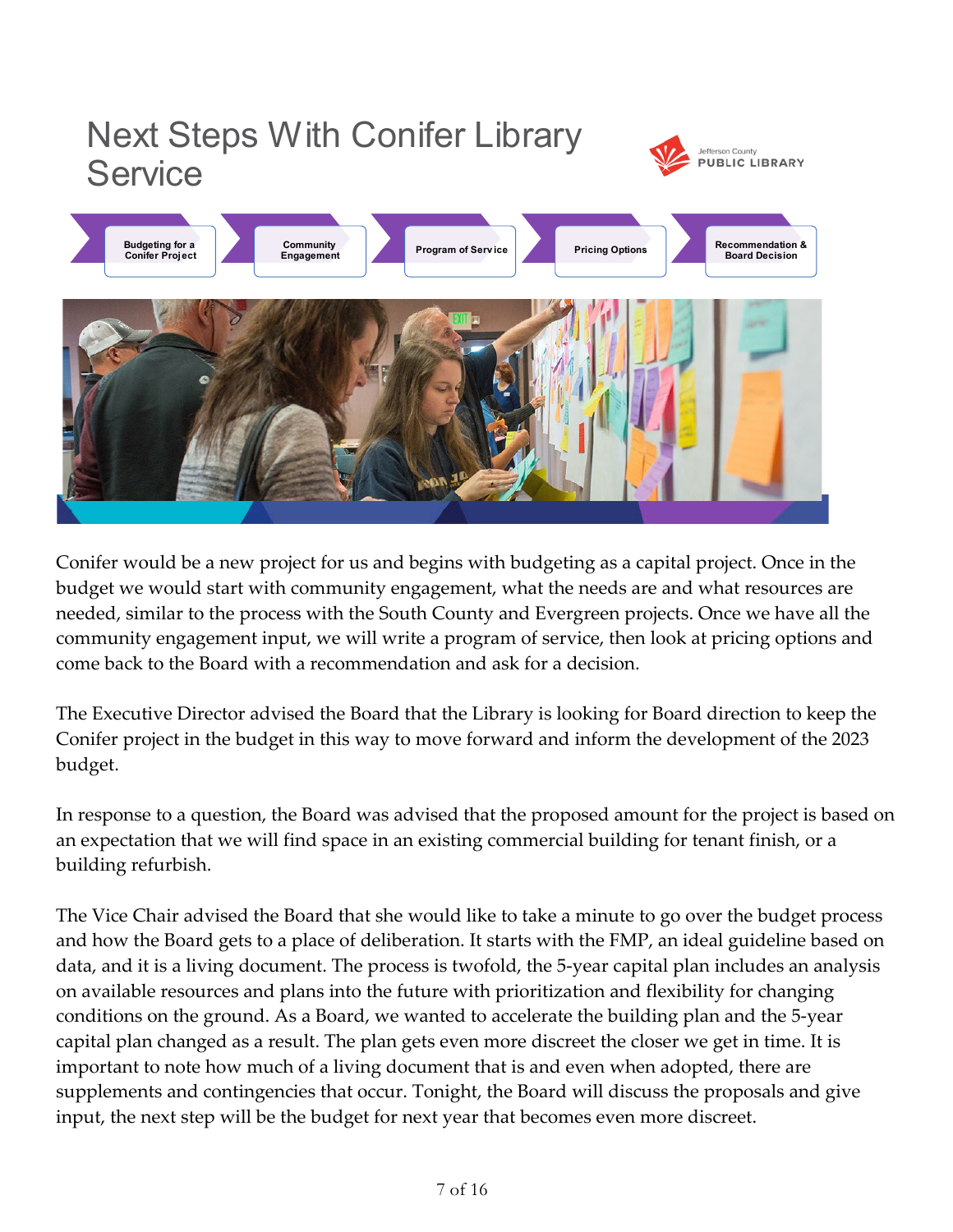In response to a statement about a decision having already been made on Conifer, the Executive Director clarified that before the Library can begin work on any capital project, it needs to be in the budget to dedicate resources to that project. JCPL has a very careful process that starts with community engagement and uses that input to create the program of service for that project, then we price that out and bring a recommendation to the Board for a decision.

The Vice Chair noted that like the South County project, the initial direction from the Board was to refurbish an existing building. There was nothing available and the Board had a decision to make at that point. There are decision points for the Board along the way.

#### Capital Cost Adjustments

- 1. South County: New build costs vs. repurpose costs
- 2. NW Arvada: Building size
- 3. Increased construction costs

The Executive Director advised the Board that each year when we go through our budget process for the next year's budget, new 5-year Capital Improvement Plan (CIP), and long-term financial forecast, we adjust to the new conditions in front of us. Our current budget is based on the South County Library built as a repurpose of an existing building rather than a new build as a more cost effective model. In November, the Board authorized the library to include a search for land for a new build due to lack of available properties to repurpose. The difference in the cost of the new build versus a repurpose is approximately \$8 million, which is what the Library forecast in 2019 when we brought forward the potential scenarios for South County.

Another change to the capital budget is the size of the Northwest Arvada new library project. The current budget is based on a 30,000 square foot building. The budget adjustment for 2023 models a 45,000 square foot building as recommended in the updated FMP.

Another factor in the increased capital costs from this year's budget to the financial forecast for 2023 are increased construction costs overall. Steve Chestnut, Director of Facilities and Construction Projects will share an example of the difference in costs between a repurpose project and a new build.

# Example South County Budget Comparison

Steve Chestnut addressed the Board and reviewed the differences in costs. The example shows that we originally cost modeled repurposing an existing building for South County. Unable to locate a building that met our criteria we were directed by the Board to expand our search to include raw land. This shows how those budget numbers change from a repurpose to a new build. The primary difference is in the construction cost per square foot for a new build. In a repurpose we purchase the building already built, which is the most cost effective model because we're able to utilize much of that structure, although used. In a new build everything must be built from scratch and every material must be purchased at today's prices. Of course, there are other costs that make a new build more costly too. Increased engineering, extensive site excavation work, new roadway work,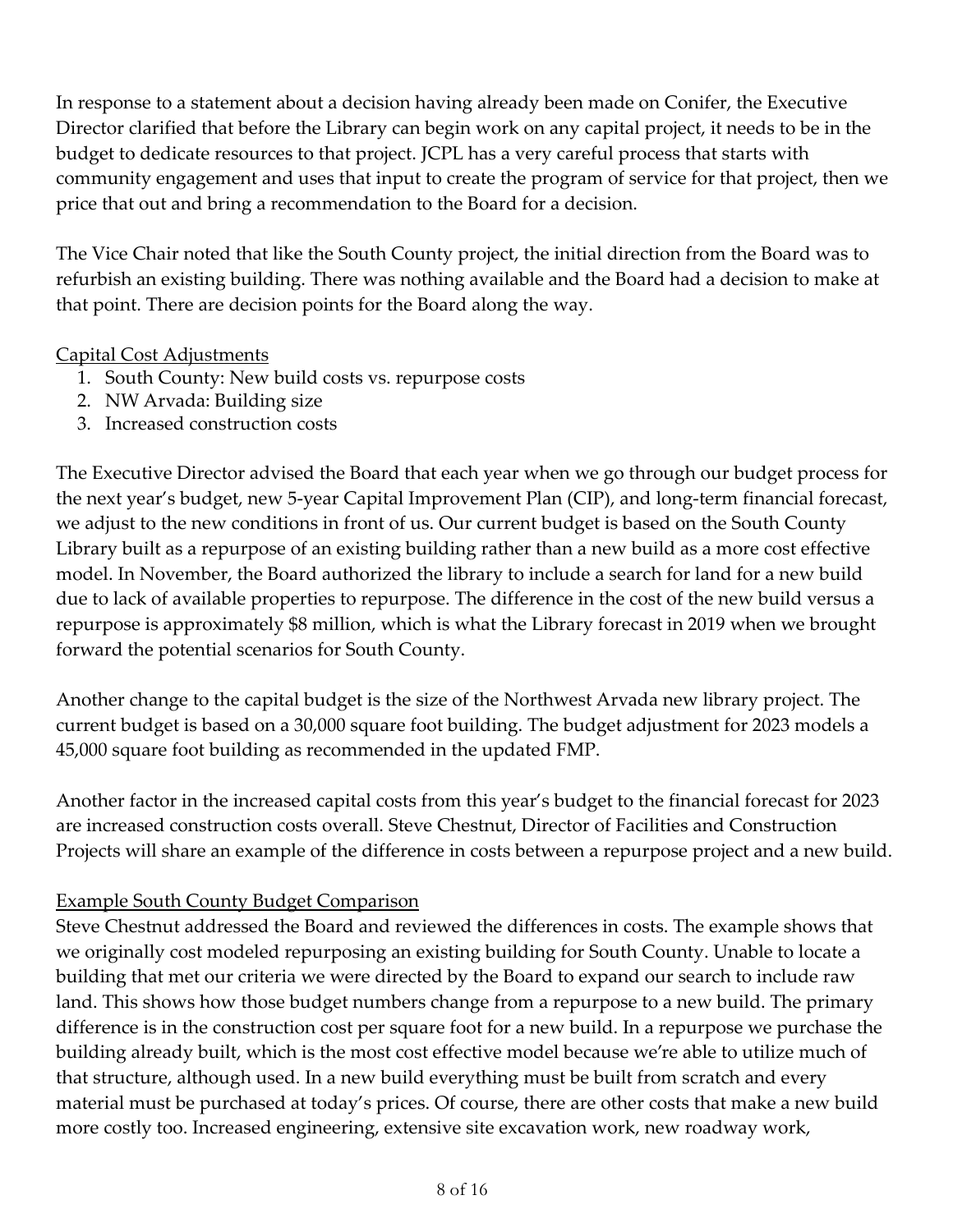completely new parking lots with curbs and gutters, and utility tap fees are just a few of these additional costs.

# Example: South County Library Budget Comparison



| <b>Capital Project</b>           | <b>Cost Estimate: REPURPOSE</b> | <b>Cost Estimate: NEW BUILD</b> |
|----------------------------------|---------------------------------|---------------------------------|
| Acquisition                      | \$5,800,000                     | \$1,600,000                     |
| Development fees                 | \$1,500,000                     | \$1,500,000                     |
| Design & Engineering             | \$1,114,736                     | \$2,107,724                     |
| Construction                     | \$5,280,000                     | \$14,504,370                    |
| Permits, Fees                    | \$158,400                       | \$435,131                       |
| Furniture, Fixtures, & Equipment | \$1,360,000                     | \$1,360,000                     |
| Technology                       | \$1,322,400                     | \$1,700,000                     |
| Contingency                      | \$475,200                       | \$870,262                       |
| Road Work/Traffic Light          | n/a                             | \$1,000,000                     |
| <b>Total</b>                     | \$17,010,736                    | \$25,077,487                    |
|                                  |                                 |                                 |

# Model A: 2022 Updated Facility Master Plan

The Executive Director introduced the topic and asked Dan Wells, Director of Business Strategy and Finance to talk through the financial models.

Highlights:

- Updated FMP plan has become cost prohibitive due to significant increases in construction related costs.
- The CIP phasing causes the Reserve Fund Balance forecast to be well below the minimum threshold for multiple years starting 2025.

Dan Wells advised the Board that updated 2022 FMP information was put in the financial model and based on the phasing of capital projects it quickly became cost prohibitive. The fund balance reserve (green line in the chart below) shows where the reserve fund balance in 2022 is well above the minimum, and in 2025 drops below the minimum. By 2027, 2028, the fund balance is in a debt situation and depletes the reserve entirely to complete those projects. In 2029, 2030 and 2031, there would be no capital improvement projects. The timing of those projects drove the depletion of the reserve fund and it would take several years to bring that reserve back up.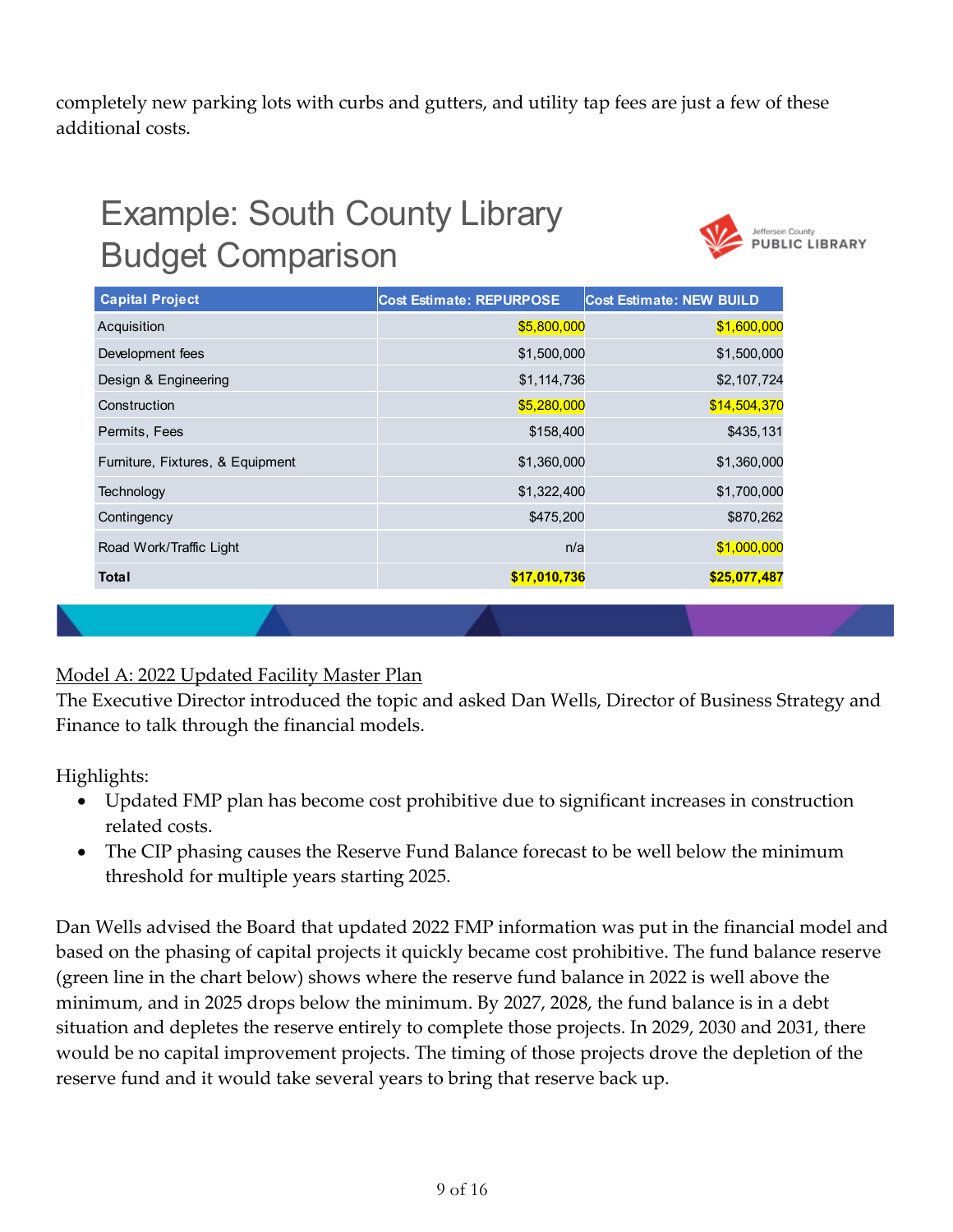#### Model A



|  | \$(40,000,000)                              |              |              |              |              |              |              |              |                                                                                                                                                                                                                         |              |              |
|--|---------------------------------------------|--------------|--------------|--------------|--------------|--------------|--------------|--------------|-------------------------------------------------------------------------------------------------------------------------------------------------------------------------------------------------------------------------|--------------|--------------|
|  |                                             | 2022         | 2023         | 2024         | 2025         | 2026         | 2027         | 2028         | 2029                                                                                                                                                                                                                    | 2030         | 2031         |
|  | CIP Total                                   | \$15,055,536 | \$22,032,352 | \$21,382,975 | \$21,558,475 | \$7,025,000  | \$19,130,360 | \$9,200,000  |                                                                                                                                                                                                                         |              | $S-$         |
|  | Debt, Capital, ARM                          | \$1.892.945  | \$1,857,744  | \$1,857,944  | \$1,236,000  | \$1,236,000  | \$1,236,000  | \$1,236,000  | \$1,236,000                                                                                                                                                                                                             | \$1,236,000  | \$1,236,000  |
|  | Operating (w/ Capital)<br><b>The Common</b> | \$40,257,567 | \$43,298,101 | \$43,492,785 | \$47,047,569 | \$47,641,496 | \$49,070,741 | \$50,542,863 | \$52,059,149                                                                                                                                                                                                            | \$53,620,923 | \$55,229,551 |
|  | <b>Total Sources</b>                        | \$52,946,262 | \$52.868.322 | \$55,963,082 | \$55,963,082 | \$58,764,918 | \$58,775,601 | \$61,717,441 | \$61,728,774                                                                                                                                                                                                            | \$64,914,213 | \$64,930,236 |
|  | Reserve Balance Over Min   \$26,092,769     |              | \$11,792,379 | \$248,067    |              |              |              |              | $\left  \frac{2}{3}, \frac{2}{3}, \frac{2}{3}, \frac{2}{3}, \frac{2}{3}, \frac{2}{3} \right $ \end{bmatrix} (13,630,895) \end{bmatrix} (13,630,895) \end{bmatrix} (13,630,895) \end{bmatrix} (13,630,895) \end{bmatrix} |              | \$4,022,417  |

# Model B: Modified Project Timeline

Model B, (see the chart below) with adjusted project timelines, prioritizes public space square footage. Pulling the Northwest Arvada library forward achieved 95% of target space by 2024 with those two projects (South County and Northwest Arvada) completed and redistributing the Operations Center and certain redesign projects. This also ensures we maintain the reserve balance. The reserve balance comes close to minimum threshold throughout the next 10 years in this model. The reserve balance in 2030 would be at the lowest point in this model. In 2030 all capital improvement projects are complete, and the reserve balance is slightly below minimum but remains over \$10.4 million at the lowest level.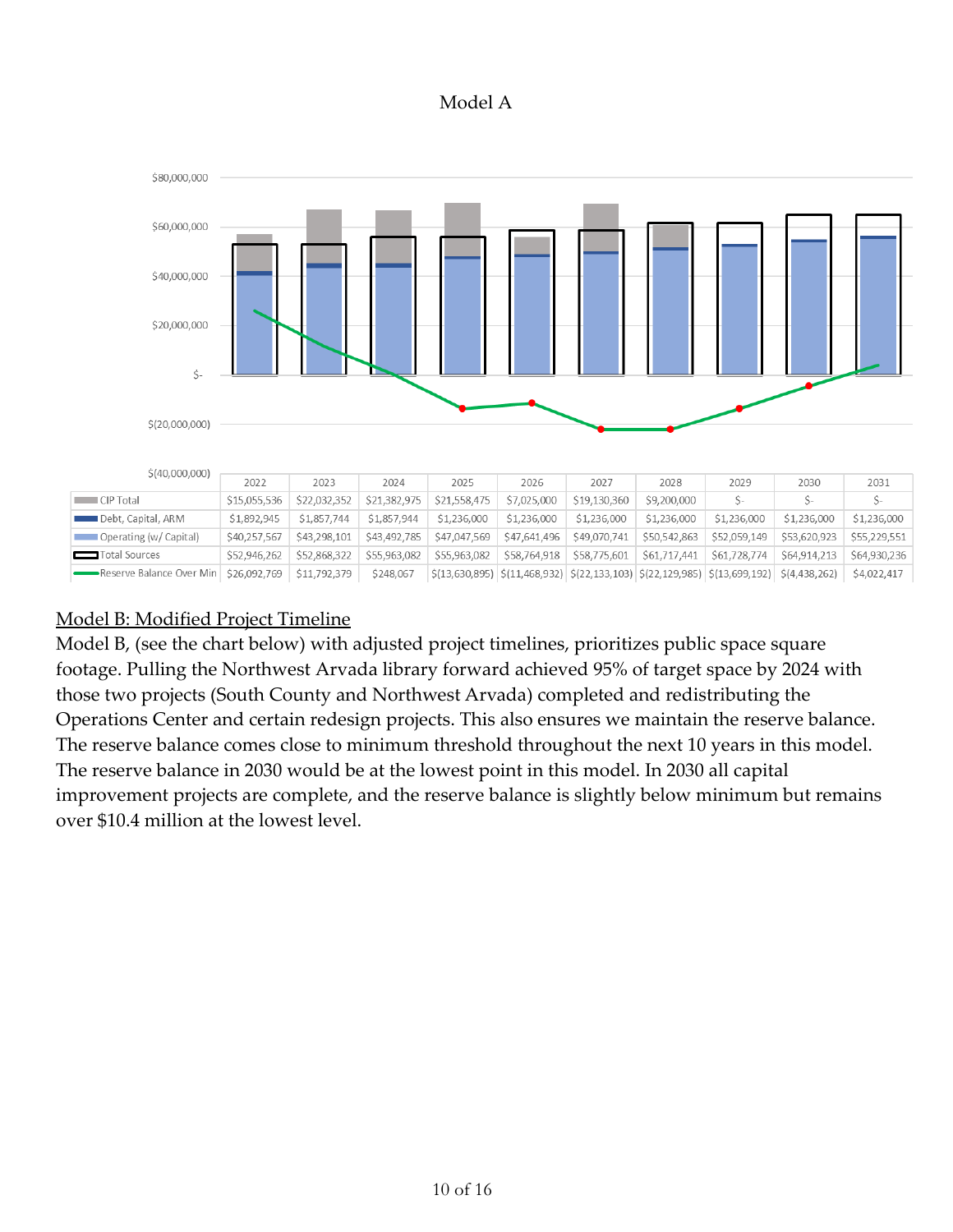

In response to questions, the Board was advised that:

- The Library looked at lots of different models, including pausing the Northwest Arvada project after land acquisition. Model B looks like we can move ahead and be completed by 2024 instead of 2025. This model includes adding in operations expenses like we did with South County staffing.
- The Library highlighted prioritized projects to increase public space square footage. All projects in the FMP are included in this model (B). By adjusting the timing, we were able to protect the reserve.
- The Library added in resources, like project managers, for the building projects.
- What the Library expects is for South County to be completed by the end of 2023, the Evergreen Library construction to be completed by June 2023, and acquiring a site for Northwest Arvada in 2022. We are accelerating the building plan per Board direction.
- For Northwest Arvada, to move faster we would acquire the site first, then go to the community engagement. The Library Service Area (LSA) requirements is in the plan for July. We would complete construction at the end of 2024.

# 2023 Budget Next Steps

- **June:** Board authorizes JCPL to submit the 2023 Recommended Budget and 5-year Capital Plan
- **August:** Preliminary assessed gross valuations; revenue projections will be refined
- **November:** BCC Adoption of 2023 Budget for Jefferson County
- **December:** Board authorizes JCPL's Executive Director to implement the 2023 spending plan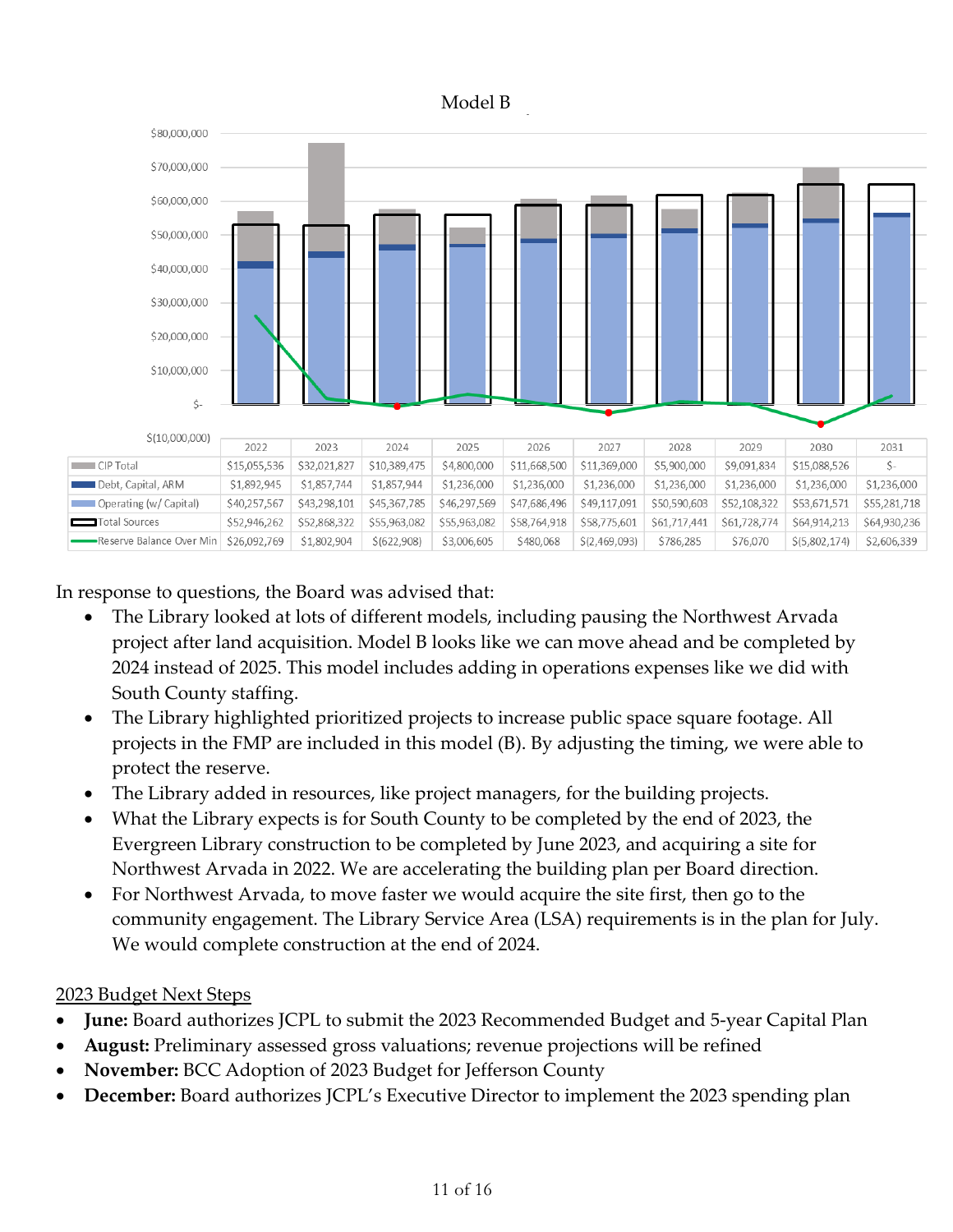The Executive Director noted that she wanted to do a check in with the Board on the 2023 budget next steps. In June at the Study Session, the Library will present the draft 2023 budget and 5-Year capital improvement plan. At the June regular meeting, the Board will authorize JCPL to submit the 2023 budget and 5-year capital plan to the County. In August we will see if there are any changes to refine the revenue projections. In November, the BCC adopts the full County budget, then in December the Board authorizes JCPL to implement the 2023 spending plan. The Executive Director asked for a check in on the direction of the Board to move forward with Model B that sets the tone for the 2023 budget including the 18.5 FTE for South County Library.

The Vice Chair advised the Board that this is an opportunity to discuss the recommendation for Model B to inform the development of the 2023 budget. She noted that in the 5-year plan, the numbers can be placeholders, the current best estimate as the projects are envisioned now and can change due to facts on the ground or new opportunities.

In response to questions, the Board was advised that:

- The 18.5 FTE for South County will be in the 2023 salaries and benefits line. The amount is prorated, so only a portion of that expense is in the 2023 budget according to the anticipated opening of the South County Library. JCPL would hire at the end of the year in 2023 so that staff are there to have everything ready when we open the doors in early 2024. Starting in 2024 the full staff expense will be reflected. The Library has to ask for the full number of staff (18.5 FTE) in 2023.
- At the June Study Session, the Board will have information on the 2023 budget and will see the 5 year capital improvement plan. That 5-year plan will be based on model B if that is the Board direction tonight.
- Project estimates include many considerations and change depending on the design and what's happening to the cost of construction materials. For example, engineered wood products went up 117% last year alone. Materials may be adjusted if their cost is prohibitive. Different numbers can be applied to different sites based on the topography of the site. These are living numbers depending on the market. Some of the items that determine budget estimates include:
	- o General Conditions: ≈\$10,000 per week average
	- o Site: ≈\$10 to \$20 per sq. ft., depending on topography and materials
	- o Building: Range is ≈\$230 to \$800 per sq. ft. (there is economy of scale for larger buildings)
	- o Indirect Costs: ≈10% to 12% of total project cost
	- o Insurance
	- o Bonds
	- o Fees
	- o Plan and permit review
	- o Contingency
	- o Soft Costs: ≈ 30% of total project cost
	- o Engineering, design, furniture, fixtures, equipment, signage, etc.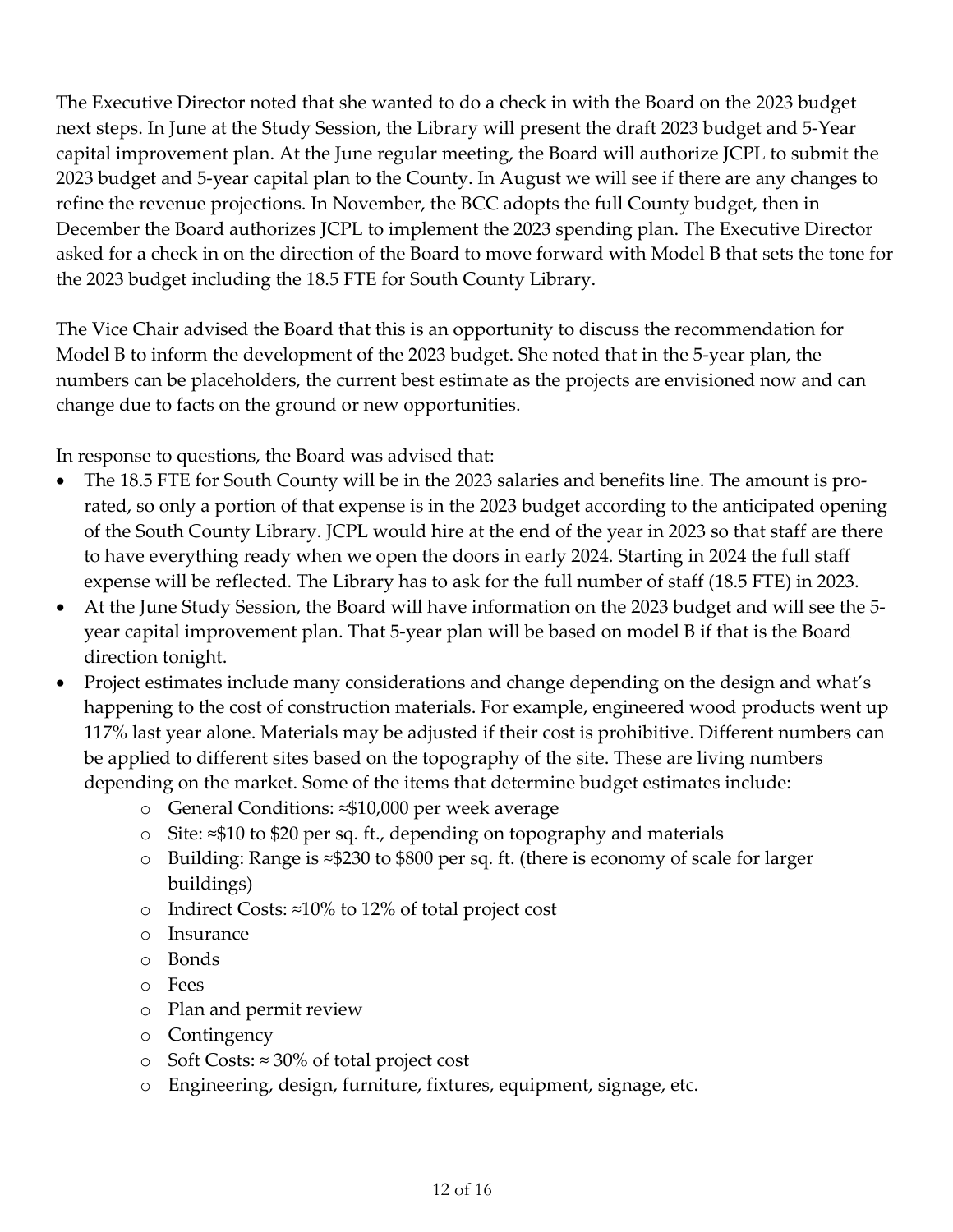• At this time, the Library cannot predict how the proposed budget number for Conifer might change. There are many variables including what the program of service might indicate and whether it is a lease or a refurbish, etc.

The Executive Director stated that the Library doesn't want to give the impression that any decision has been made to move out of Conifer High School. The Library is recommending we put money in the budget as a starting point. The Library has a great relationship with the school and values that relationship. The Library is not limiting the project to say that a library can't be in the high school.

In response to a question, the Board was advised that the budget for the Operations Center changed based on information we're gathering including work being done on a hybrid work model and because of the additional cost of \$9 million for South County. It is important to note again that this is a living document. The timing does not have the same urgency. In the meantime, we have more resources and can look at what other opportunities come our way. Our next step would be to bring in a consultant and typically we would bring a contract forward. Dan Wells has experience as a consultant, and he may choose to do this or bring in a consultant. We know the Board has interest in seeing that scope of work. At this time, we don't think we're looking at the same square footage, but we are looking at warehousing space and parking for our vehicles.

The Vice Chair stated that it is important to note that we are a cash operation. It is not unusual for entities to acquire debt, but the direction from this Board is that is not a value, but it is a viable option. It would change the formula, but current Board direction is we don't want to do that, and we want to operate on a cash basis and not go into debt for capital projects. We want to be mindful of the volatility of the economy and remain nimble and flexible. The Vice Chair noted she is comfortable with Model B and acknowledged the Board's nodding heads as agreement on Model B.

The Executive Director expressed appreciation to the Board and thanked them for their input. She noted that the information presented to the Board tonight was the result of impressive work by the entire team including the new members. The Library will bring the 2023 draft budget and 5-year capital improvement plan based on Model B to the Board in June.

#### **Facilities and Construction Projects**

#### Belmar Outdoor Adventure Contract

Steve Chestnut addressed the Board and provided information on the Belmar Outdoor Adventure project. As noted in the report, the Library received funding from donors and the Board authorized \$200,000 supplemental for this project. The Library issued a Request for Proposal (RFP) and the range of responses is included in the report. The Library selected Colorado Designscapes and has experience working with them for the project at Standley Lake Library. There were no questions from the Board.

**MOTION**: Jeanne Lomba moved that the Library Board of Trustees authorize the Executive Director to sign the contract with Colorado Designscapes Inc for construction of the Belmar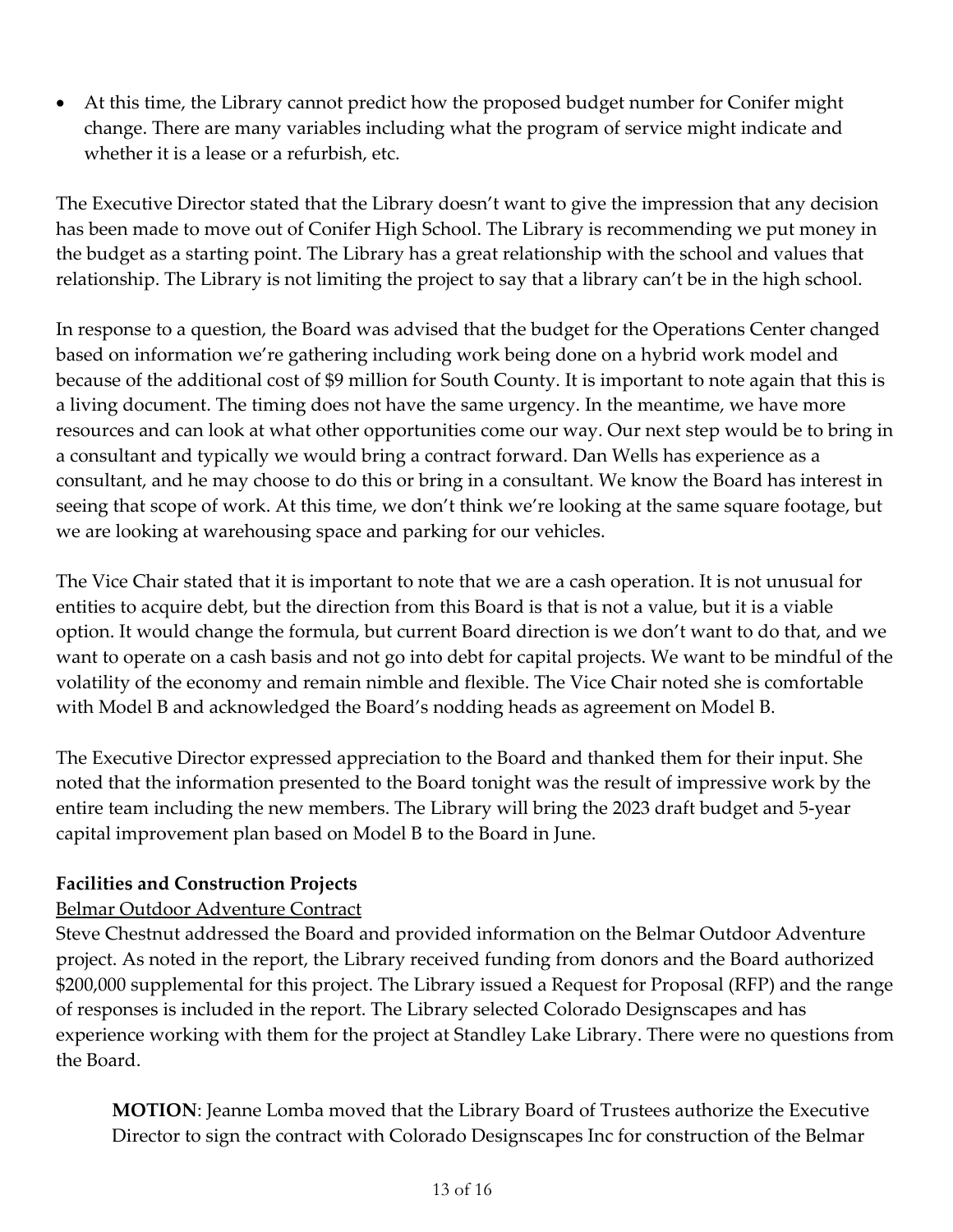Outdoor Learning Environment. Seconded by Charles Naumer the motion passed by unanimous vote of all Trustees present.

#### **ITEMS REMOVED FROM THE CONSENT AGENDA**

No items were removed from the consent agenda.

#### **EMERGING ISSUES**

There were no emerging issues. The Vice Chair noted that it is likely that an agenda item regarding minutes and recordings available on the website will be placed on a future agenda.

# **ENDS**

There were no items.

# **BOARD GOVERNANCE**

- Review 2023 Board Governance Budget (Approval at June Board Meeting Consent Agenda)
- Review 2023 Board Meeting Schedule. This item will be moved from the Consent Agenda to the regular agenda for further discussion.

# **BOARD SCHEDULE – NEXT MEETINGS**

Location of meetings of the Library Board of Trustees are being determined in cooperation with guidelines from Jefferson County. Information on meeting location will be posted at least one week prior to the scheduled meeting date.

2022 Board Meeting Schedule

- June 9, 2022 Study Session 5:30 pm (Hybrid) Virtual via ZOOM. In-Person Location: Lakewood Library Meeting Room, 10200 W. 20<sup>th</sup> Avenue, Lakewood
- June 16, 2022 Board Meeting 5:30 pm (Hybrid) Virtual via ZOOM. In-Person Location: Lakewood Library Meeting Room 10200 W. 20<sup>th</sup> Avenue, Lakewood
- July 14, 2022 Board Meeting 5:30 pm (Hybrid) Virtual via ZOOM. In-Person Location: Lakewood Library Meeting Room
- July 21, 2022 Board Meeting 5:30 pm (Hybrid) Virtual via ZOOM. In-Person Location: Lakewood Library Meeting Room

# **ANNOUNCEMENTS/GENERAL INFORMATION SHARING**

- Report of the Chair Correspondence, Other
- Other Announcements
- Consolidated Operations Center List of Questions from Trustee Naumer

# **EXECUTIVE SESSION:**

At 7:08 pm, the Vice-Chair called for a motion to adjourn the regular meeting and reconvene in Executive Session.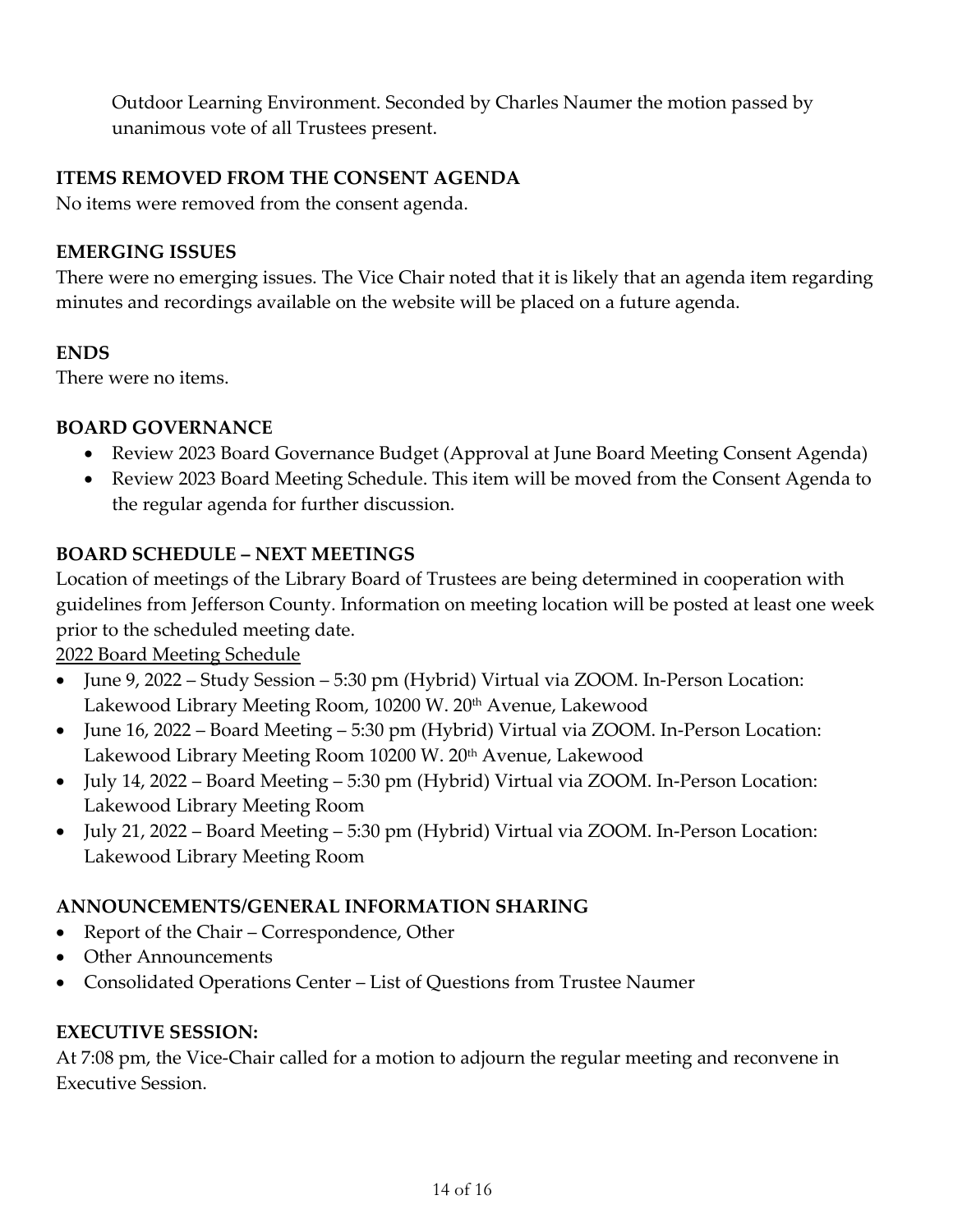**MOTION**: Charles Naumer moved to adjourn the regular meeting of the Library Board of Trustees and reconvene in Executive Session regarding the South County Library Expansion Project pursuant to:

- 24-6-402(4)(a) Concerning the purchase, acquisition, lease, transfer, or sale of Property.
- $24-6-402(4)(e)(I)$  for discussion of strategy and instructions to negotiators.

Seconded by Jeanne Lomba the motion passed by unanimous vote of all Trustees present.

The Vice-Chair announced a short break to allow the Board time to clear the room, leave the existing ZOOM meeting and then join the Executive Session at 7:15pm.

The Vice-Chair called the Executive Session to order at 7:17 pm with the following Trustees present, Jeanne Lomba, Charles Naumer, Cassie Tanner, and German Zarate-Bohorquez. Also present were Donna Walker, Executive Director; Julianne Rist, Director of Public Services; Steve Chestnut, Director of Facilities and Construction Projects; Kim McGrigg, Director of Communications and Engagement; Dan Wells, Director of Business Strategy and Finance; Bernadette Berger, Director of Technology and Innovation; Amber Fisher, Executive Assistant, Office of the Executive Director; and Katie O'Loughlin, Administrative Coordinator. The Vice-Chair noted that the session would be recorded and that the recording would be retained for the required 90 days.

At 8:04 pm Trustee Tanner left the Executive Session.

# **CALL FOR ADJOURNMENT OF EXECUTIVE SESSION AND TO RECONVENE THE REGULAR MEETING**

**MOTION**: At 8:05 pm Charles Naumer moved to adjourn the Executive Session and reconvene the regular meeting. Seconded by Jeanne Lomba the motion passed by unanimous vote of all Trustees present.

At 8:08 p.m. the Vice-Chair reconvened the regular meeting with the following Trustees present: Charles Naumer, Jeanne Lomba, and German Zarate-Bohorquez. Also, present were Donna Walker, Executive Director; Julianne Rist, Director of Public Services; Steve Chestnut, Director of Facilities and Construction Projects; Bernadette Berger, Director of Technology and Innovation; Dan Wells, Director of Business Strategy and Finance; Kim McGrigg, Director of Communications and Engagement; Amber Fisher, Executive Assistant, Office of the Executive Director; and Katie O'Loughlin, Administrative Coordinator.

The Vice-Chair provided the following Executive Session Summary:

The Library Board of Trustees met in Executive Session concerning the purchase, acquisition, lease, transfer or sale of property and discussion of strategy and instructions to negotiators with respect to the South County Library Expansion Project. The Trustees held those discussions, and this summary is provided as required by Colorado Statute.